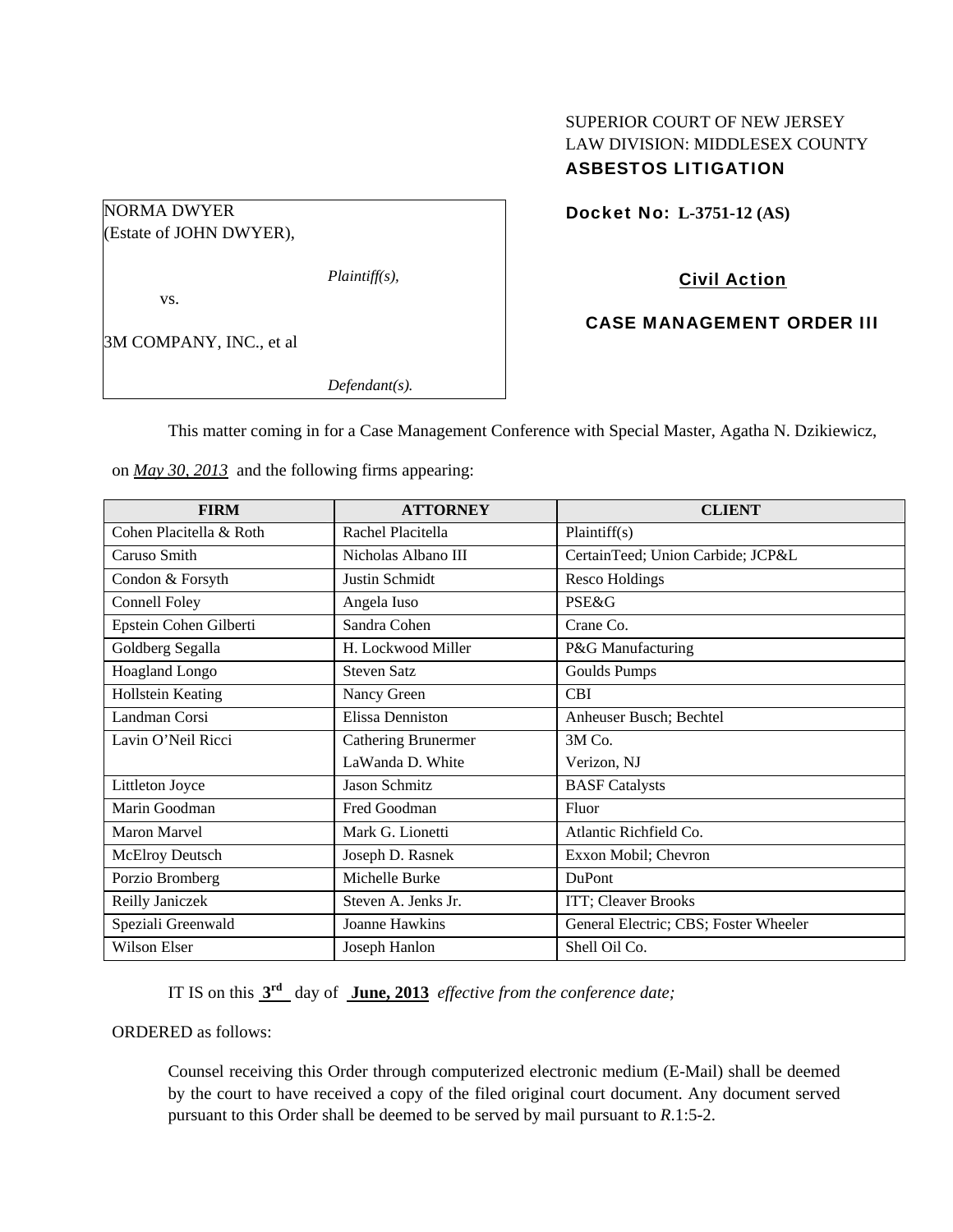## **DISCOVERY**

| June 14, 2013      | Plaintiff shall provide answers to standard interrogatories and all prior discovery<br>to all new defendants by this date.                                                                                  |
|--------------------|-------------------------------------------------------------------------------------------------------------------------------------------------------------------------------------------------------------|
| July 19, 2013      | Defendants shall serve answers to supplemental interrogatories and document<br>requests by this date.                                                                                                       |
| July 19, 2013      | Plaintiff shall serve answers to supplemental interrogatories and document<br>requests by this date.                                                                                                        |
| September 30, 2013 | Fact discovery, including depositions, shall be completed by this date. Plaintiff's<br>counsel shall contact the Special Master within one week of this deadline if all<br>fact discovery is not completed. |
| October 31, 2013   | Depositions of corporate representatives shall be completed by this date.                                                                                                                                   |

## **EARLY SETTLEMENT**

| October 2, 2013    | The settlement conference previously scheduled on this date is <b>CANCELLED</b> .         |
|--------------------|-------------------------------------------------------------------------------------------|
| November $1, 2013$ | Settlement demands shall be served on all counsel and the Special Master by this<br>date. |

November 15, 2013 The settlement conference previously scheduled on this date is **CANCELLED**.

## **SUMMARY JUDGMENT MOTION PRACTICE**

| November 22, 2013 | Summary judgment motions limited to product identification issues shall be filed |
|-------------------|----------------------------------------------------------------------------------|
|                   | no later than this date.                                                         |

December 20, 2013 Last return date for product identification summary judgment motions.

#### **MEDICAL DEFENSE**

- October 31, 2013 Plaintiff shall serve additional medical expert reports by this date.
- January 31, 2014 Defendants shall identify its medical experts and serve medical expert reports, if any, by this date.

#### **LIABILITY EXPERT REPORTS**

- November 29, 2013 Plaintiff shall identify its liability experts and serve liability expert reports or a certified expert statement by this date or waive any opportunity to rely on liability expert testimony.
- January 31, 2014 Defendants shall identify its liability experts and serve liability expert reports, if any, by this date or waive any opportunity to rely on liability expert testimony.

\_\_\_\_\_\_\_\_\_\_\_\_\_\_\_\_\_\_\_\_\_\_\_\_\_\_\_\_\_\_\_\_\_\_\_\_\_\_\_\_\_\_\_\_\_\_\_\_\_\_\_\_\_\_\_\_\_\_\_\_\_\_\_\_\_\_\_\_\_\_\_\_\_\_\_\_\_\_\_\_\_\_\_\_\_\_\_\_\_\_\_\_\_\_\_\_\_\_\_\_\_\_\_\_\_\_\_\_\_\_